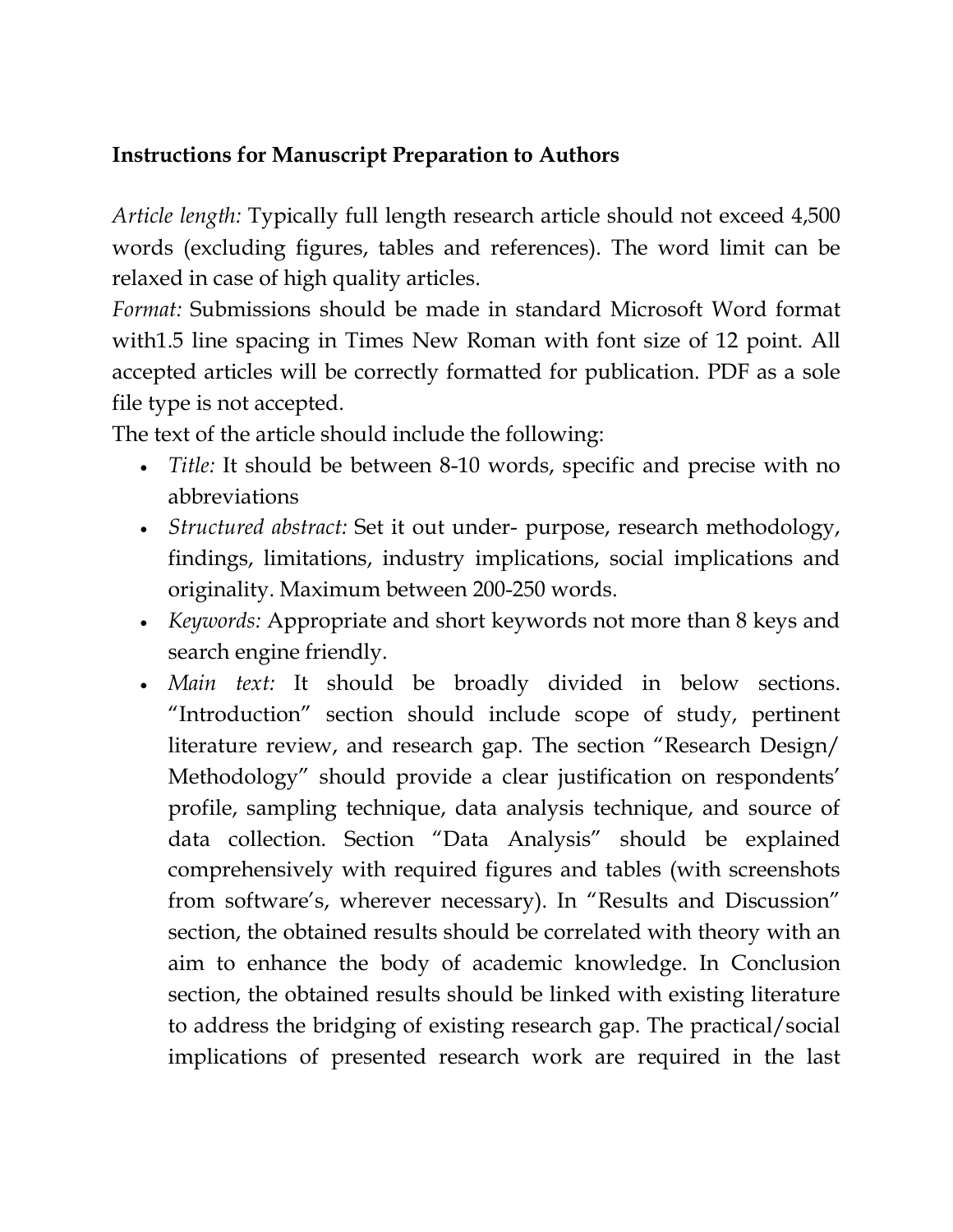section named "Practical/ Managerial/ Social Implications" to highlight the contribution towards industry and society.

Headings must be precise with clear distinction between various levels of headings. Main headings should be presented in bold and subsequent sub-headings in italics. Figures like diagrams, charts, graphs, screenshots and photographic images should be numbered in Arabic numerals. Graphs must be published in black and white color. Tables should be part of main body of article. Each table should be labeled in main text. Ensure the explanation of any asterisks and superscripts mentioned in tables or figures in footnotes.

- *Endnotes/ footnotes:* Use them, only if it is not avoidable. It must be identified in the text by numbers enclosed in square bracket and listed at the end of the page.
- *Reference:* Use APA short reference system for citations in the text with the detailed alphabetical list at the end of the article. Ensure that all works cited in the manuscript are part of the Reference section. References should be given only from the work accepted for publication or available through institutions or libraries. Full reference should include all authors' names and initials, date of publication, title of article, title of publication (italics), volume and issue number (of a journal), publisher and form (books, conference proceedings) and page numbers. Mere submission of a paper for publication does not qualify it to be a part of reference list.

**Submission checklist:** Please make sure that authors' names are *not included* in the document/file properties. Acknowledgements should be avoided. Separate page containing the title of paper, authors (s) name, affiliations, postal address, e-mail address for correspondence should be a attached with each manuscripts. Language check and spell check the manuscripts properly. Article should be written in English.